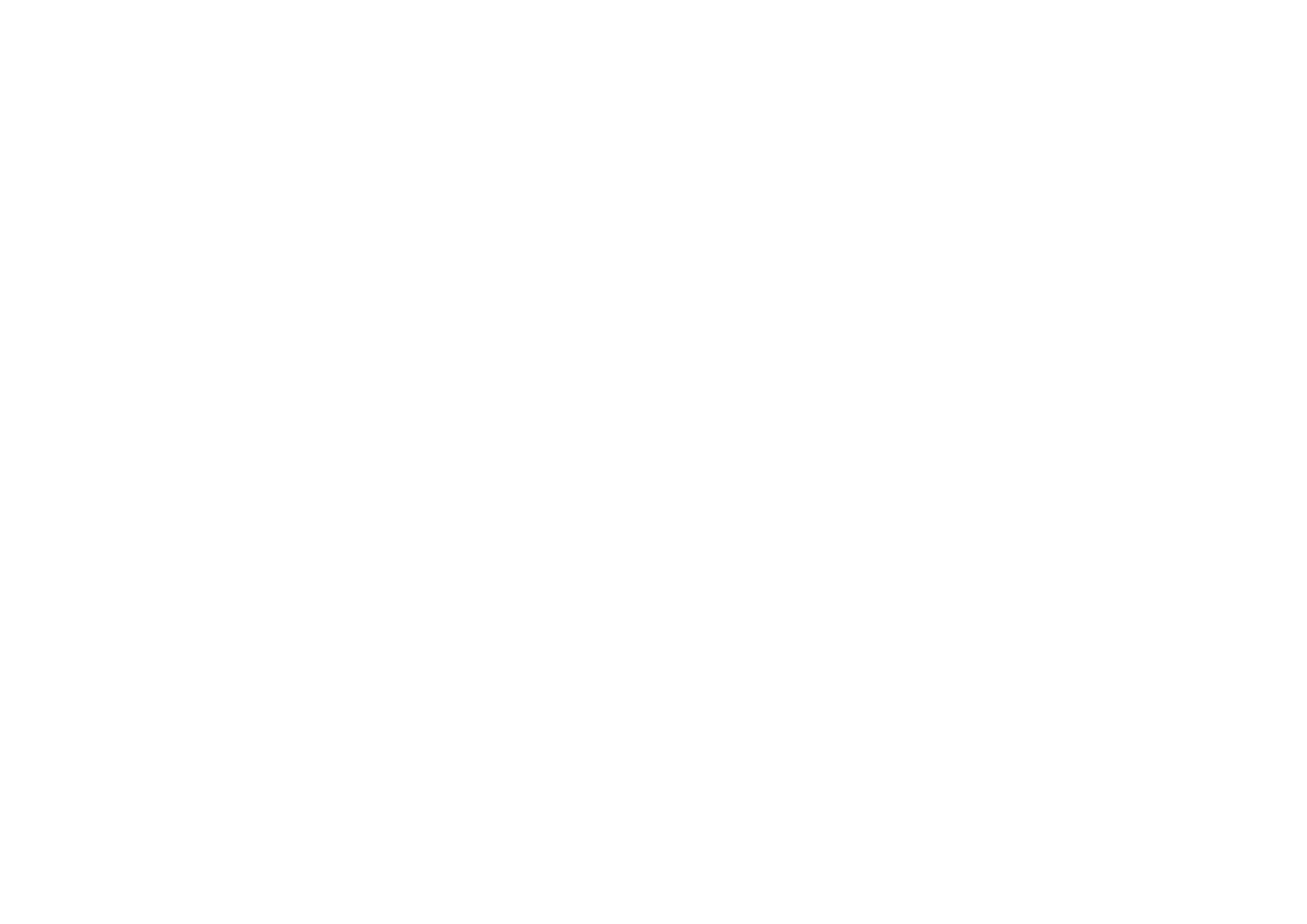| <b>Week Beginning</b>     | 06/09/21                                                                                                                                                                                      | 13/09/21 | 20/09/21                                    | 27/09/21                                                                                                                                                                              | 04/10/21                                         | 11/10/21                                                                                                                  | 18/10/21                                     |                    |                                             |
|---------------------------|-----------------------------------------------------------------------------------------------------------------------------------------------------------------------------------------------|----------|---------------------------------------------|---------------------------------------------------------------------------------------------------------------------------------------------------------------------------------------|--------------------------------------------------|---------------------------------------------------------------------------------------------------------------------------|----------------------------------------------|--------------------|---------------------------------------------|
| <b>Communication and</b>  | Intent: Develop listening skills - listen to stories, rhymes, music, people and sounds. (LAU)                                                                                                 |          |                                             |                                                                                                                                                                                       |                                                  |                                                                                                                           |                                              |                    |                                             |
| Language                  | Develop communication and language skills. (S)                                                                                                                                                |          |                                             |                                                                                                                                                                                       |                                                  |                                                                                                                           |                                              |                    |                                             |
| Skills, Knowledge and     | music, stories, rhymes and songs.<br>sounds in the environment/listening walks.<br>Makaton, actions, visuals, objects of reference<br>Vocabulary linked to interests/families (see overview). |          |                                             | Listen to other children as they play.<br>Share books with friends/adults - act out stories<br>with small world characters/in person.<br>Vocabulary linked to spiders (see overview). |                                                  | Listen and respond to stories, rhymes and songs -<br>in smaller and larger groups.<br>Extend and support speaking skills. |                                              |                    |                                             |
| Understanding             |                                                                                                                                                                                               |          |                                             |                                                                                                                                                                                       |                                                  |                                                                                                                           |                                              |                    |                                             |
| Activities/Resources/     |                                                                                                                                                                                               |          |                                             |                                                                                                                                                                                       |                                                  |                                                                                                                           |                                              |                    |                                             |
| <b>Opportunities</b>      |                                                                                                                                                                                               |          |                                             |                                                                                                                                                                                       |                                                  | Vocabulary linked to materials (see overview).                                                                            |                                              |                    |                                             |
| Literacy                  | Intent: Share songs, rhymes, stories and information books connected to children's interests. To enjoy sharing books with adults and friends. (C)                                             |          |                                             |                                                                                                                                                                                       |                                                  |                                                                                                                           |                                              |                    |                                             |
| Skills, Knowledge and     | Develop gross and fine motor skill, and use different media to mark make. (W)                                                                                                                 |          |                                             |                                                                                                                                                                                       |                                                  |                                                                                                                           |                                              |                    |                                             |
| Understanding             | Share stories, songs, rhymes in the environment/props/using                                                                                                                                   |          |                                             | Use information books to support play inside and                                                                                                                                      |                                                  | Link activities to stories, eg. baking bread with The                                                                     |                                              |                    |                                             |
| Activities/Resources/     | actions/Makaton.                                                                                                                                                                              |          |                                             | outside. Continue to share stories, etc.                                                                                                                                              |                                                  | Little Red Hen. Continue to share stories.                                                                                |                                              |                    |                                             |
| <b>Opportunities</b>      | Develop physical skills - climbing / cutting/messy play.                                                                                                                                      |          | Use different media/materials to mark make. |                                                                                                                                                                                       | Observational drawings of pumpkins, etc.         |                                                                                                                           |                                              |                    |                                             |
| <b>Letters and Sounds</b> | Environmental Sounds: Drumming outside. Listening walk.                                                                                                                                       |          |                                             | Environmental Sounds: Mrs. Browning has a box.<br>Adding sounds to stories.                                                                                                           |                                                  | Instrumental Sounds: Matching instruments by<br>sound. Sound makers.                                                      |                                              |                    |                                             |
|                           | Intent: Use props and actions to count in finger rhymes and number rhymes. (N)                                                                                                                |          |                                             |                                                                                                                                                                                       |                                                  |                                                                                                                           |                                              |                    |                                             |
|                           | Recite numbers in sequence when playing games and singing numbers songs. (NP)                                                                                                                 |          |                                             |                                                                                                                                                                                       |                                                  |                                                                                                                           |                                              |                    |                                             |
|                           | Explore shape, space and measures in play, and begin to use mathematical language connected. (SSM)                                                                                            |          |                                             |                                                                                                                                                                                       |                                                  |                                                                                                                           |                                              |                    |                                             |
|                           | To use mathematical language in play, eg. 'more', 'round', 'behind', 'full', 'two', 'longer'.                                                                                                 |          |                                             |                                                                                                                                                                                       |                                                  |                                                                                                                           |                                              |                    |                                             |
|                           | Counting up to three - 'Three Baby Owls.                                                                                                                                                      |          |                                             |                                                                                                                                                                                       |                                                  |                                                                                                                           |                                              |                    |                                             |
|                           | Finger number rhymes.<br>Say counting sequence in play inside and outside, forwards and backwards,<br>eg. 'hide and seek'.                                                                    |          |                                             | Number rhymes with props (5 currant buns/5<br>green bottles/5 little ducks/etc).<br>Sing number songs using number sequence. (Fish<br>Alive.                                          |                                                  |                                                                                                                           |                                              |                    |                                             |
|                           |                                                                                                                                                                                               |          |                                             |                                                                                                                                                                                       |                                                  |                                                                                                                           |                                              | <b>Mathematics</b> |                                             |
| Skills, Knowledge and     |                                                                                                                                                                                               |          |                                             |                                                                                                                                                                                       |                                                  |                                                                                                                           |                                              |                    |                                             |
| Understanding             |                                                                                                                                                                                               |          |                                             |                                                                                                                                                                                       |                                                  |                                                                                                                           |                                              |                    | Mathematical language in the environment eg |
| Activities/Resources/     |                                                                                                                                                                                               |          |                                             | water/capacity and block play/shape.<br>Shapes of apples - salt dough - Spheres.                                                                                                      |                                                  | green bottles/5 little ducks/etc).<br>Do activities in a given time, eg. until I count to 20.                             |                                              |                    |                                             |
| <b>Opportunities</b>      |                                                                                                                                                                                               |          |                                             |                                                                                                                                                                                       |                                                  |                                                                                                                           |                                              |                    |                                             |
|                           |                                                                                                                                                                                               |          |                                             | Mathematical language in the environment eg water/capacity and block                                                                                                                  |                                                  |                                                                                                                           | Drawing apples – black pen and colour wash – |                    | Mathematical language in the environment eg |
|                           | play/shape.                                                                                                                                                                                   |          |                                             |                                                                                                                                                                                       | (display in lunch room) Number rhymes with props | water/capacity and block play/shape.                                                                                      |                                              |                    |                                             |
|                           |                                                                                                                                                                                               |          |                                             | (fish alive)                                                                                                                                                                          |                                                  |                                                                                                                           |                                              |                    |                                             |
|                           |                                                                                                                                                                                               |          |                                             |                                                                                                                                                                                       | Sing number songs using number sequence.         |                                                                                                                           |                                              |                    |                                             |
|                           |                                                                                                                                                                                               |          |                                             |                                                                                                                                                                                       | Mathematical language in the environment eg      |                                                                                                                           |                                              |                    |                                             |
|                           |                                                                                                                                                                                               |          |                                             | water/capacity and block play/shape.                                                                                                                                                  |                                                  |                                                                                                                           |                                              |                    |                                             |
|                           | Pattern printing (with apples) fallen from tree.                                                                                                                                              |          |                                             |                                                                                                                                                                                       |                                                  |                                                                                                                           |                                              |                    |                                             |
| <b>Understanding the</b>  | Intent: Children talk about their lives up to now. Children are introduced to influential people in Black History. (PP)                                                                       |          |                                             |                                                                                                                                                                                       |                                                  |                                                                                                                           |                                              |                    |                                             |
| <b>World</b>              | Notice differences and similarities between people, and have positive images of people of all abilities/genders/diversity. (PCC)                                                              |          |                                             |                                                                                                                                                                                       |                                                  |                                                                                                                           |                                              |                    |                                             |
| Skills, Knowledge and     | To explore a wide range of natural materials and develop the vocabulary to describe the properties of materials. (NW)                                                                         |          |                                             |                                                                                                                                                                                       |                                                  |                                                                                                                           |                                              |                    |                                             |
| Understanding             | Weed the allotment, composting.<br>Explore the mud kitchen, water, dough.                                                                                                                     |          |                                             | 'Mini-me's made for the environment/stories -                                                                                                                                         | Learn about important people in Black History -  |                                                                                                                           |                                              |                    |                                             |
| Activities/Resources/     |                                                                                                                                                                                               |          | lollipop stick people.                      |                                                                                                                                                                                       | artists, musicians, politicians, nurses.         |                                                                                                                           |                                              |                    |                                             |
| <b>Opportunities</b>      | Family photos in LJ books.                                                                                                                                                                    |          |                                             |                                                                                                                                                                                       | Explore sand and cornflour.                      |                                                                                                                           |                                              |                    |                                             |